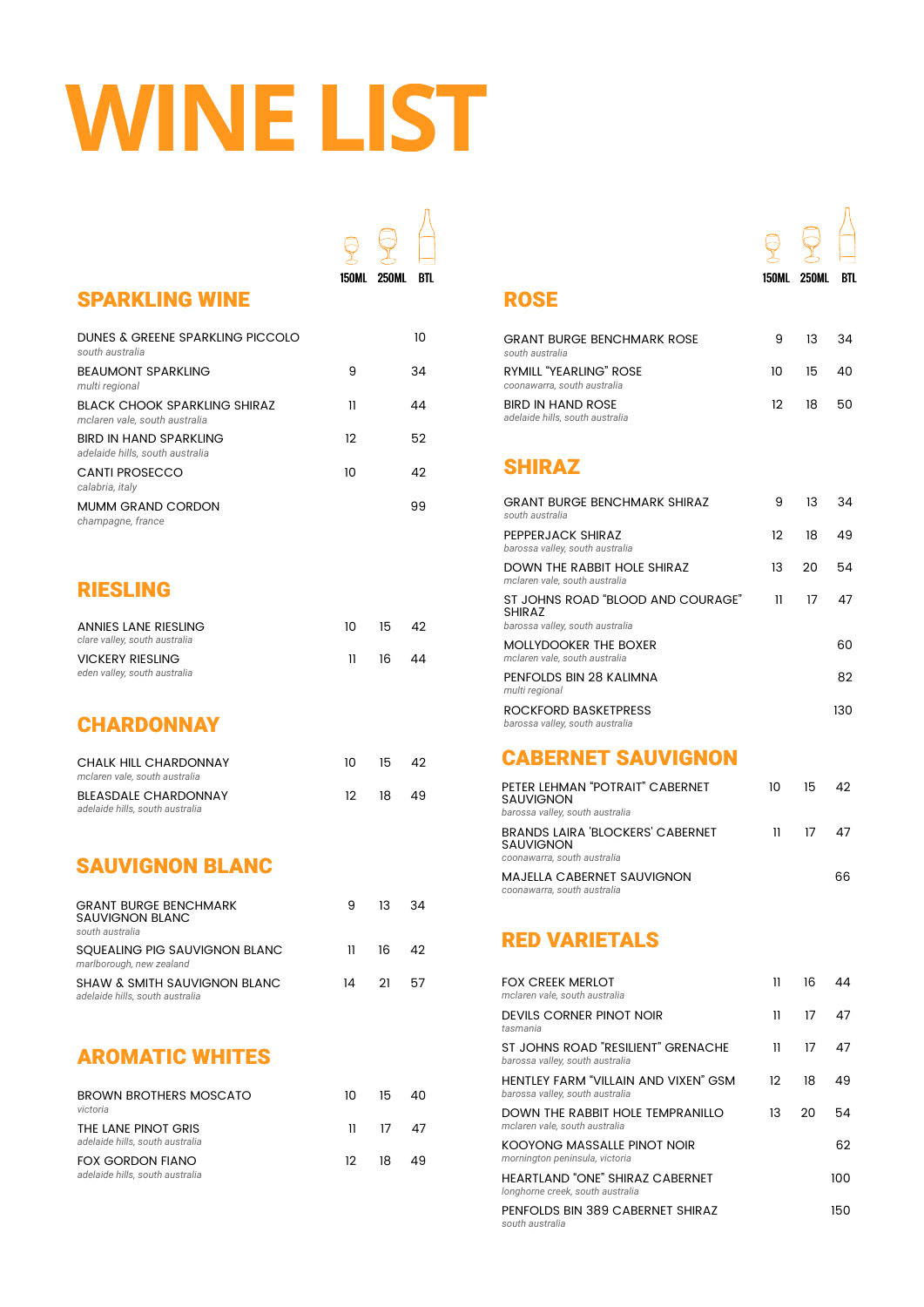# **DRINKS LIST**

### CRAFT BEERS

### WHISKY

### BOURBON

### RUM

| <b>MISMATCH SESSION ALE</b>       |    |
|-----------------------------------|----|
| MISMATCH STRAWBERRY SOUR          |    |
| STONE & WOOD PACIFIC ALE          | 95 |
| <b>MISMATCH HAZY IPA</b>          | 10 |
| <b>MISMATCH NEW ENGLAND LAGER</b> | 10 |

### *MON - FRI 44PM - 77PM*

*T&C'S APPLY. NOT VALID PUBLIC HOLIDAYS*



### **GIN**





### **SATURDAY & SUNDAY 12PM - 5PM**

*T&C'S APPLY. NOT VALID PUBLIC HOLIDAYS*

| <b>BOMBAY SAPPHIRE</b>                     | 8   |
|--------------------------------------------|-----|
| <b>ROKU</b>                                | 8   |
| <b>TANQUERAY</b>                           | 8   |
| 23RD STREET DISTILLERY SIGNATURE riverland | 9.5 |
| 23RD STREET DISTILLERY VIOLET riverland    | 9.5 |
| <b>HENDRICKS</b>                           | 9.5 |
| 78 DEGREES SUNSET adelaide hills           | 9.5 |
| KIS WILD kangaroo island                   | 12  |

### **VODKA**

### CIDERS / RTDS

| STRONGBOW ORIGINAL / DRY / SWEET             |     |
|----------------------------------------------|-----|
| SOMERSBY APPLE / PEAR                        | 8.5 |
| <b>BULMERS APPLE</b>                         | 8.5 |
| REKORDERLIG STRAWBERRY & LIME / WILD BERRIES | 10  |
| <b>JIM BEAM &amp; COLA</b>                   | 9.5 |
| <b>CANADIAN CLUB &amp; DRY</b>               | 9.5 |
| VODKA CRUISER PINEAPPLE / GUAVA / WATERMELON | 9.5 |
| JOHNNIE WALKER BLOOD ORANGE / LEMON          | 12  |
| <b>JACK DANIELS &amp; COLA</b>               | 12  |

| <b>FIREBALL CINNAMON</b>         |     |
|----------------------------------|-----|
| <b>CHIVAS REGAL</b>              | 8.5 |
| JOHNNIE WALKER BLACK LABEL       | 8.5 |
| <b>GLENFIDDICH 12YO</b>          | 9   |
| JOHNNIE WALKER GREEN LABEL       | 10  |
| <b>JOHNNIE WALKER BLUE LABEL</b> | 25. |

| CAPTAIN MORGAN SPICED GOLD | 7.5 |
|----------------------------|-----|
| CAPTAIN MORGAN TROPICAL    | 7.5 |
| <b>SAILOR JERRY</b>        | 8.5 |
| THE KRAKEN                 | 8.5 |

I THE WOODVILLE  $\bigvee$ 

| <b>HAKU</b>                           |    |
|---------------------------------------|----|
| <b>BELVEDERE</b>                      |    |
| <b>CIROC</b>                          |    |
| <b>GREY GOOSE</b>                     |    |
| 23RD STREET DISTILLERY ROSE riverland | 95 |

| <b>DON JULIO BLANCO</b> |                 |
|-------------------------|-----------------|
| <b>PATRON SILVER</b>    | 12 <sup>7</sup> |
| PATRON XO CAFE          | 12              |

| MAKERS MARK                 |    |
|-----------------------------|----|
| <b>WILD TURKEY</b>          | 8  |
| WILD TURKEY AMERICAN HONEY  | 8. |
| JACK DANIELS GENTLEMAN JACK |    |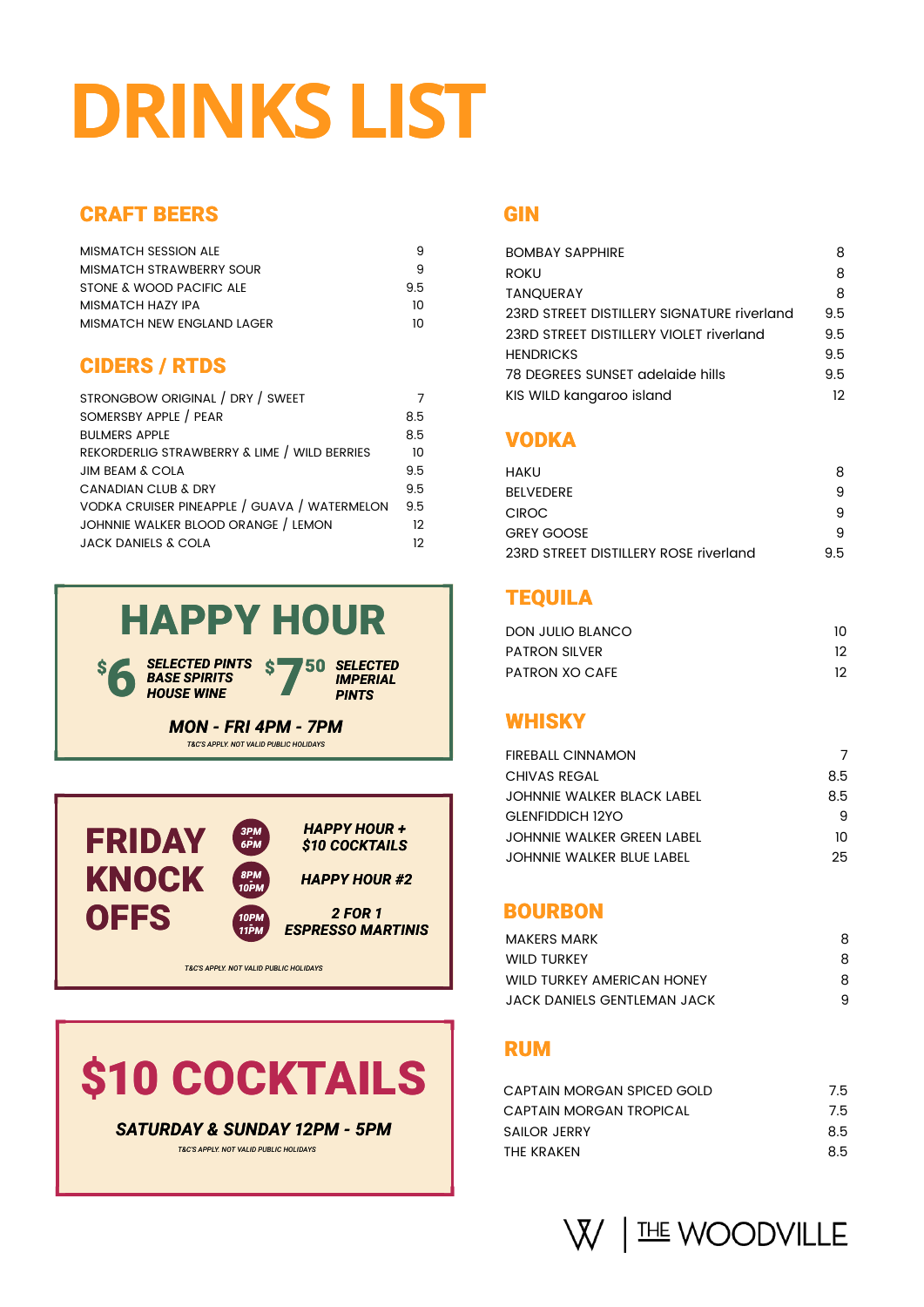## \$15 COCKTAILS ALL DAY, EVERY DAY

### **ESPRESSO MARTINI**

vodka, frangelico, kahlua, vanilla syrup, espresso

### **TOBLERONE**

kahlua, frangelico, baileys, creme de caco, cream, chocolate syrup

### **BLACKBERRY GIN SOUR**

blackberry liquor, gin, egg white, lemon juice, sugar syrup

### **HONEYCOMB WHISKEY SOUR**

jamesons, lemon, honey syrup, egg white, broken honeycomb

## <u>CLASSICS</u>

### **CLASSIC MOJITO**

white rum, mint, lime, soda

**TOM COLLINS** gin, lemon juice, sugar syrup, soda water

### **MAI TAI**

sailor jerry, white rum, orange juice, triple sec, lime juice, mint

### **NEGRONI**

gin, campari, rosso antico, orange peel

### **STRAWBERRY SMASH**

vodka, peach schnapps, lime, strawberries, mint

### **SPICED PINA COLADA**

spiced rum, malibu, coconut cream, pineapple juice

### **STORMY SEA'S**

black spiced rum, ginger beer, lime, bitters

### **LIMONCELLO MOJITO**

limoncello, white rum, sugar syrup, lime, mint, soda water



**T&C'S APPLY** 

### **MARGARITA**

tequila, triple sec, lime juice, salt

### **OLD FASHIONED**

bourbon, sugar syrup, bitters, orange peel, soda optional

**APEROL SPRITZ** aperol, prosecco, soda

### **BLOODY MARY**

vodka, tomato juice, tabasco, worcestershire

### **FOLLOW US ON SOCIALS**



thewoodvillehotel



thewoodvillehotel